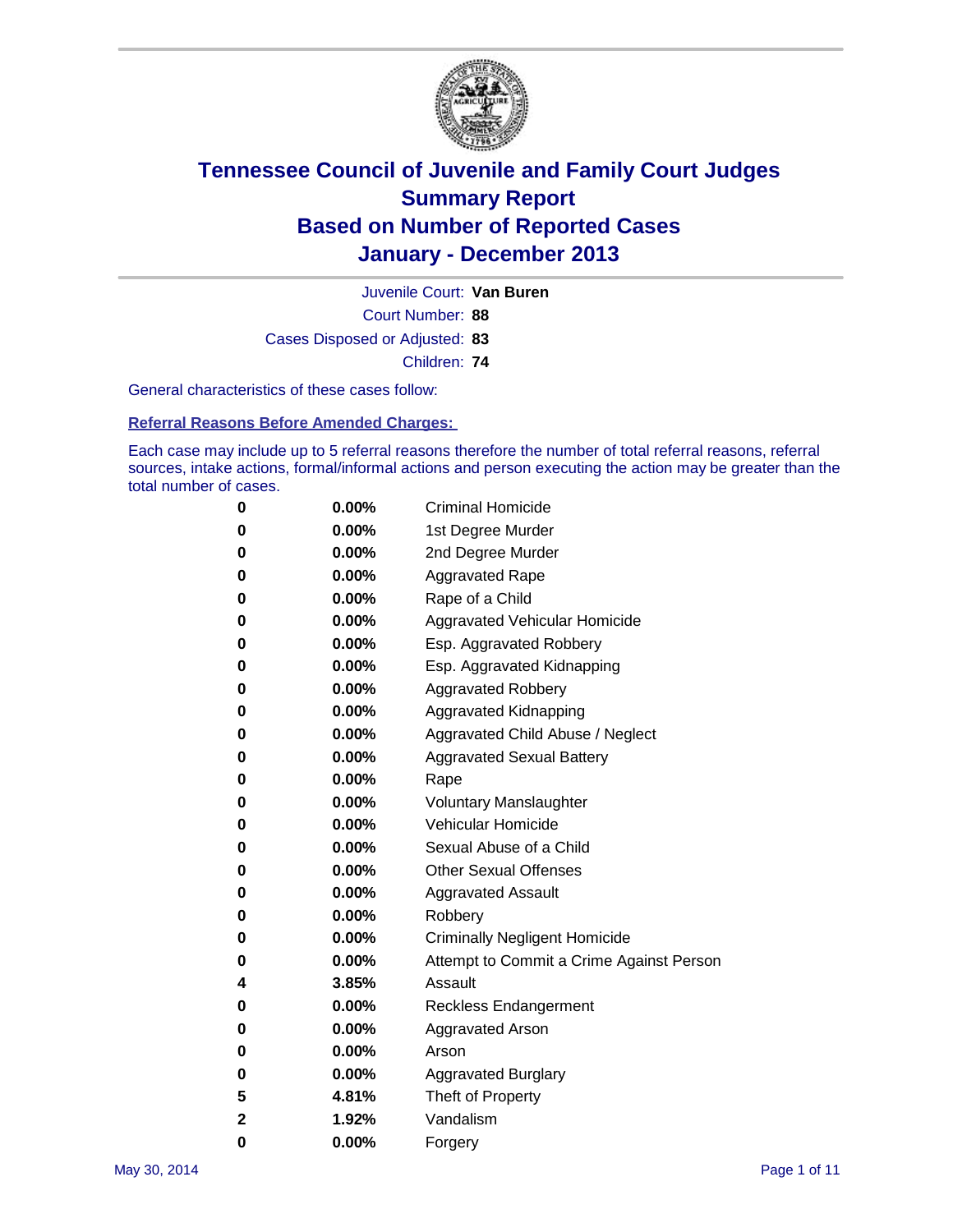

Court Number: **88** Juvenile Court: **Van Buren** Cases Disposed or Adjusted: **83** Children: **74**

### **Referral Reasons Before Amended Charges:**

Each case may include up to 5 referral reasons therefore the number of total referral reasons, referral sources, intake actions, formal/informal actions and person executing the action may be greater than the total number of cases.

| 0  | 0.00%  | <b>Worthless Checks</b>                                     |
|----|--------|-------------------------------------------------------------|
| 0  | 0.00%  | Illegal Possession / Fraudulent Use of Credit / Debit Cards |
| 1  | 0.96%  | <b>Burglary</b>                                             |
| 0  | 0.00%  | Unauthorized Use of a Vehicle                               |
| 0  | 0.00%  | <b>Cruelty to Animals</b>                                   |
| 0  | 0.00%  | Sale of Controlled Substances                               |
| 0  | 0.00%  | <b>Other Drug Offenses</b>                                  |
| 5  | 4.81%  | Possession of Controlled Substances                         |
| 0  | 0.00%  | <b>Criminal Attempt</b>                                     |
| 0  | 0.00%  | Carrying Weapons on School Property                         |
| 1  | 0.96%  | Unlawful Carrying / Possession of a Weapon                  |
| 0  | 0.00%  | <b>Evading Arrest</b>                                       |
| 0  | 0.00%  | Escape                                                      |
| 0  | 0.00%  | Driving Under Influence (DUI)                               |
| 0  | 0.00%  | Possession / Consumption of Alcohol                         |
| 0  | 0.00%  | Resisting Stop, Frisk, Halt, Arrest or Search               |
| 0  | 0.00%  | <b>Aggravated Criminal Trespass</b>                         |
| 0  | 0.00%  | Harassment                                                  |
| 0  | 0.00%  | Failure to Appear                                           |
| 0  | 0.00%  | Filing a False Police Report                                |
| 0  | 0.00%  | Criminal Impersonation                                      |
| 11 | 10.58% | <b>Disorderly Conduct</b>                                   |
| 0  | 0.00%  | <b>Criminal Trespass</b>                                    |
| 0  | 0.00%  | <b>Public Intoxication</b>                                  |
| 0  | 0.00%  | Gambling                                                    |
| 36 | 34.62% | <b>Traffic</b>                                              |
| 0  | 0.00%  | <b>Local Ordinances</b>                                     |
| 0  | 0.00%  | Violation of Wildlife Regulations                           |
| 0  | 0.00%  | Contempt of Court                                           |
| 8  | 7.69%  | Violation of Probation                                      |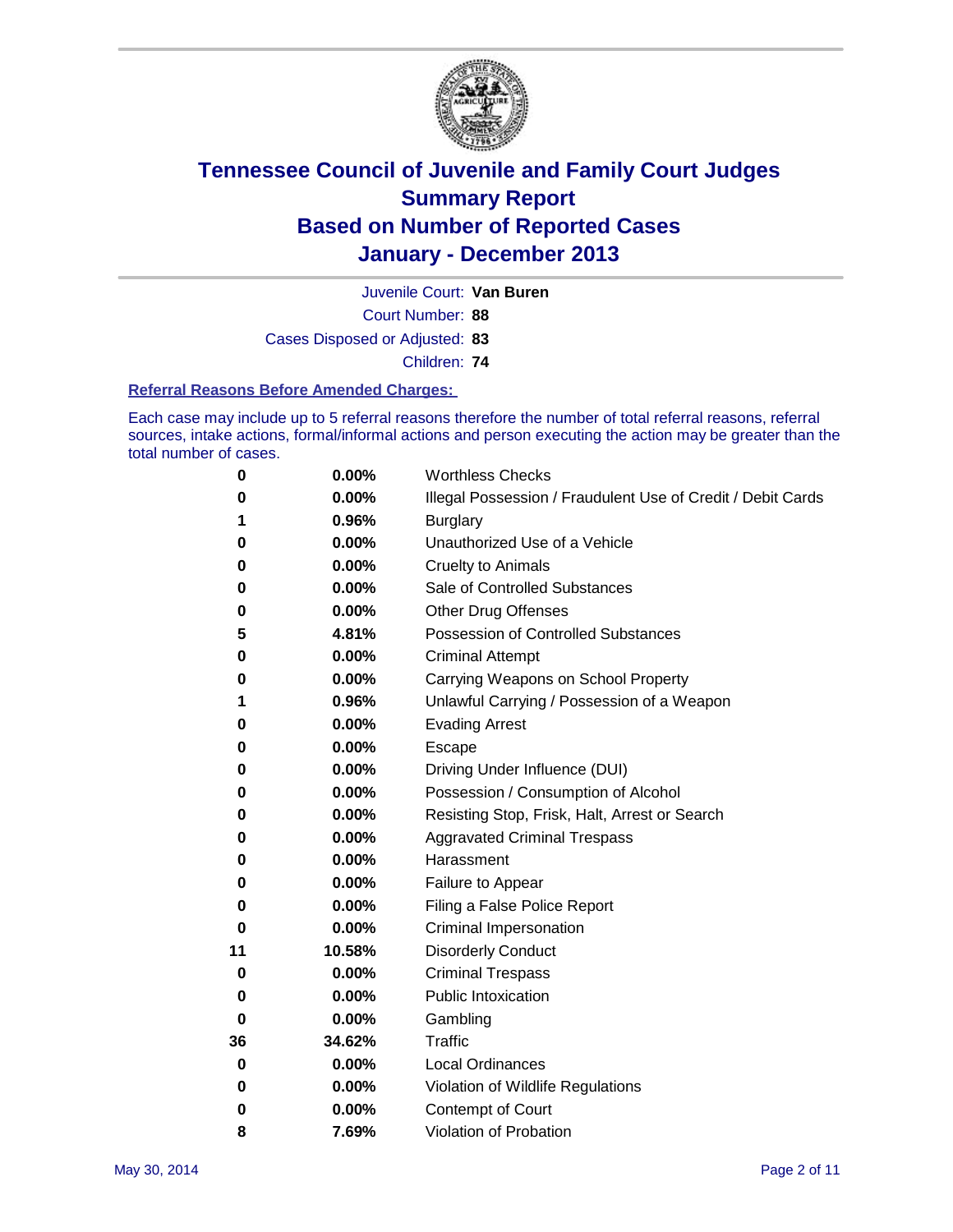

Court Number: **88** Juvenile Court: **Van Buren** Cases Disposed or Adjusted: **83** Children: **74**

### **Referral Reasons Before Amended Charges:**

Each case may include up to 5 referral reasons therefore the number of total referral reasons, referral sources, intake actions, formal/informal actions and person executing the action may be greater than the total number of cases.

| 0<br>0      | 0.00%<br>0.00% | <b>Child Support</b><br><b>Request for Medical Treatment</b>       |
|-------------|----------------|--------------------------------------------------------------------|
| 6           | 5.77%          | Paternity / Legitimation                                           |
| 0           | 0.00%          | Visitation                                                         |
| $\mathbf 2$ | 1.92%          | Custody                                                            |
| 0           | 0.00%          | <b>Foster Care Review</b>                                          |
| 0           | 0.00%          | <b>Administrative Review</b>                                       |
| 2           | 1.92%          | <b>Judicial Review</b>                                             |
| 0           | 0.00%          | Violation of Informal Adjustment                                   |
| 6           | 5.77%          | Violation of Pretrial Diversion                                    |
| 0           | 0.00%          | <b>Termination of Parental Rights</b>                              |
| 3           | 2.88%          | Dependency / Neglect                                               |
| 0           | 0.00%          | <b>Physically Abused Child</b>                                     |
| 0           | 0.00%          | Sexually Abused Child                                              |
| 0           | 0.00%          | Violation of Curfew                                                |
| 7<br>0      | 6.73%<br>0.00% | Possession of Tobacco Products<br>Violation of a Valid Court Order |
| 0           | 0.00%          | Out-of-State Runaway                                               |
| 0           | 0.00%          | In-State Runaway                                                   |
| $\mathbf 2$ | 1.92%          | Truancy                                                            |
| 3           | 2.88%          | <b>Unruly Behavior</b>                                             |
| 0           | $0.00\%$       | Violation of Aftercare                                             |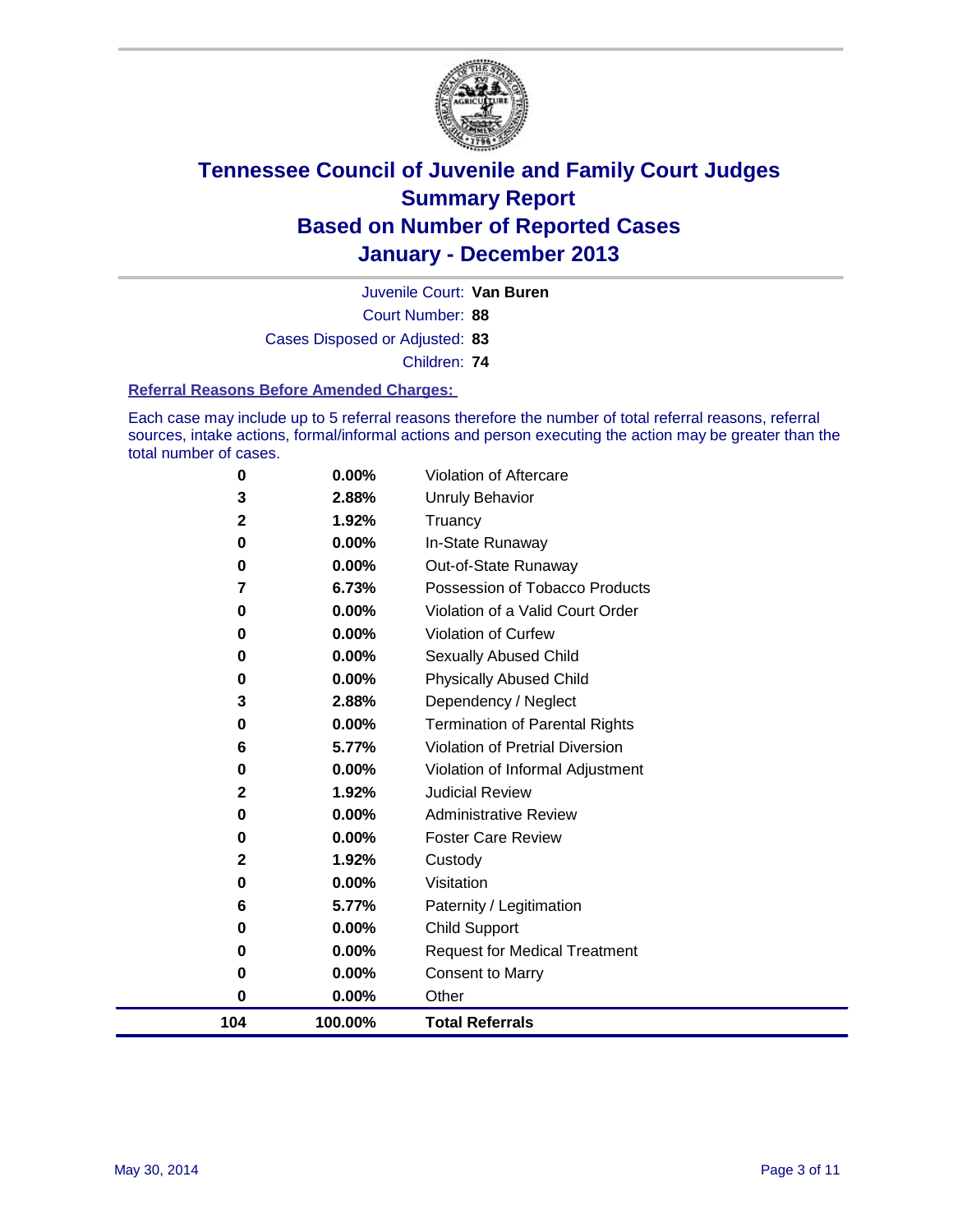

| Juvenile Court: Van Buren  |                                                       |                                                                                                                                                                                                                                       |  |  |  |  |  |
|----------------------------|-------------------------------------------------------|---------------------------------------------------------------------------------------------------------------------------------------------------------------------------------------------------------------------------------------|--|--|--|--|--|
| Court Number: 88           |                                                       |                                                                                                                                                                                                                                       |  |  |  |  |  |
|                            | Cases Disposed or Adjusted: 83                        |                                                                                                                                                                                                                                       |  |  |  |  |  |
|                            |                                                       |                                                                                                                                                                                                                                       |  |  |  |  |  |
| <b>Referral Sources: 1</b> |                                                       |                                                                                                                                                                                                                                       |  |  |  |  |  |
| 45                         | 43.27%                                                | Law Enforcement                                                                                                                                                                                                                       |  |  |  |  |  |
| 10                         | 9.62%<br>Parents<br>Relatives<br>$\bf{0}$<br>$0.00\%$ |                                                                                                                                                                                                                                       |  |  |  |  |  |
|                            |                                                       |                                                                                                                                                                                                                                       |  |  |  |  |  |
| $\bf{0}$                   | $0.00\%$                                              | Children: 74<br>Self<br>School<br><b>CSA</b><br><b>DCS</b><br><b>Other State Department</b><br><b>District Attorney's Office</b><br><b>Court Staff</b><br>Social Agency<br><b>Other Court</b><br>Victim<br>Child & Parent<br>Hospital |  |  |  |  |  |
| 27<br>25.96%               |                                                       |                                                                                                                                                                                                                                       |  |  |  |  |  |
| $\bf{0}$                   | 0.00%                                                 |                                                                                                                                                                                                                                       |  |  |  |  |  |
| 16                         | 15.38%                                                |                                                                                                                                                                                                                                       |  |  |  |  |  |
| $0.00\%$<br>0              |                                                       |                                                                                                                                                                                                                                       |  |  |  |  |  |
| 0                          | 0.00%                                                 |                                                                                                                                                                                                                                       |  |  |  |  |  |
| 4                          | 3.85%                                                 |                                                                                                                                                                                                                                       |  |  |  |  |  |
| 0                          | 0.00%                                                 |                                                                                                                                                                                                                                       |  |  |  |  |  |
| 1                          | 0.96%                                                 |                                                                                                                                                                                                                                       |  |  |  |  |  |
| 1                          | 0.96%                                                 |                                                                                                                                                                                                                                       |  |  |  |  |  |
| 0                          | 0.00%                                                 |                                                                                                                                                                                                                                       |  |  |  |  |  |
| 0                          | $0.00\%$                                              |                                                                                                                                                                                                                                       |  |  |  |  |  |
| 0                          | 0.00%                                                 | Unknown                                                                                                                                                                                                                               |  |  |  |  |  |
| 0                          | $0.00\%$                                              | Other                                                                                                                                                                                                                                 |  |  |  |  |  |

### **Age of Child at Referral: 2**

| 74 | 100.00%  | <b>Total Child Count</b> |
|----|----------|--------------------------|
| 0  | $0.00\%$ | <b>Unknown</b>           |
| 0  | 0.00%    | Ages 19 and Over         |
| 33 | 44.59%   | Ages 17 through 18       |
| 16 | 21.62%   | Ages 15 through 16       |
| 12 | 16.22%   | Ages 13 through 14       |
| 4  | 5.41%    | Ages 11 through 12       |
| 9  | 12.16%   | Ages 10 and Under        |
|    |          |                          |

<sup>1</sup> If different than number of Referral Reasons (104), verify accuracy of your court's data.

<sup>2</sup> One child could be counted in multiple categories, verify accuracy of your court's data

**100.00% Total Referral Sources**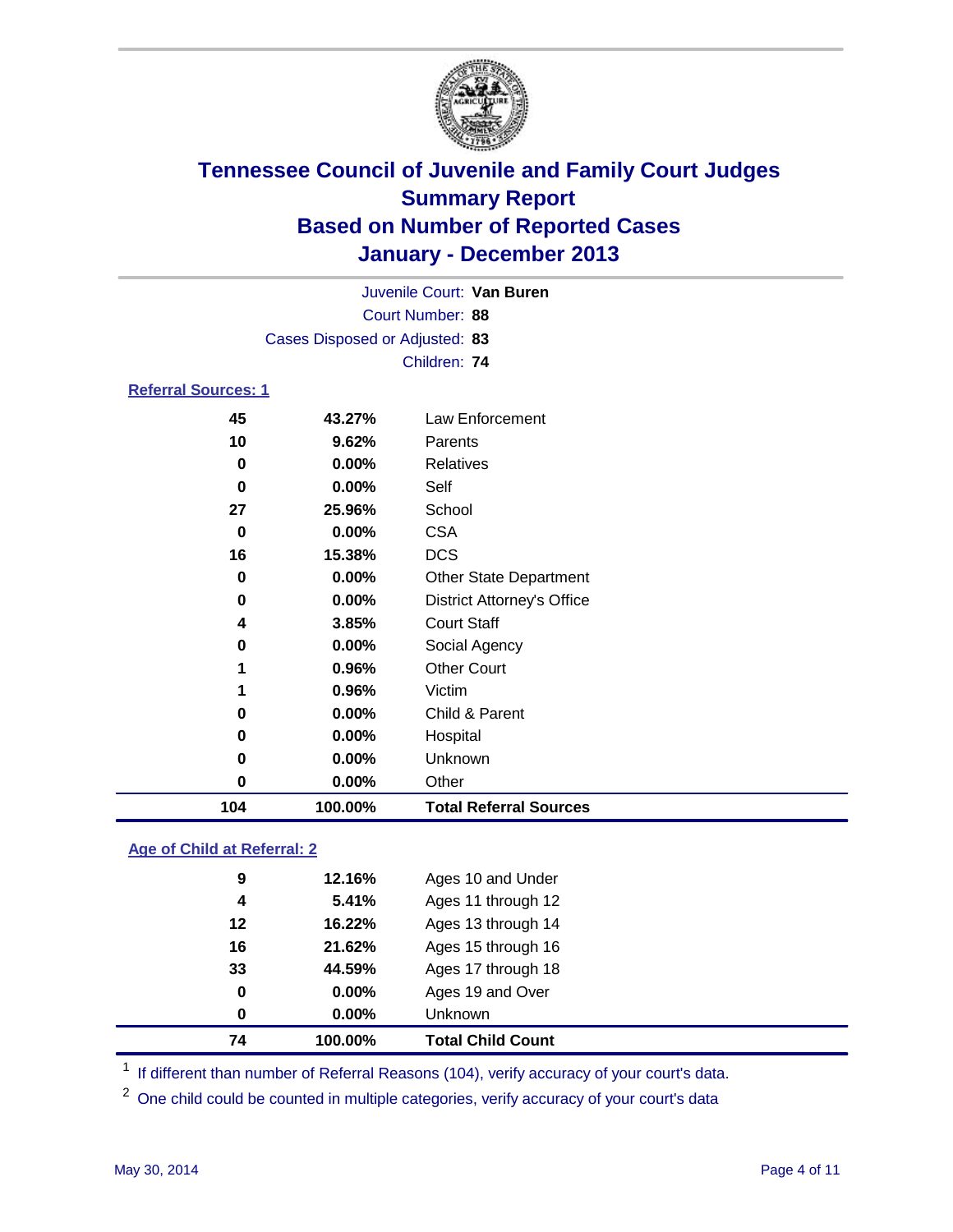

| Juvenile Court: Van Buren |                                         |                          |  |  |
|---------------------------|-----------------------------------------|--------------------------|--|--|
|                           | Court Number: 88                        |                          |  |  |
|                           | Cases Disposed or Adjusted: 83          |                          |  |  |
|                           |                                         | Children: 74             |  |  |
| Sex of Child: 1           |                                         |                          |  |  |
| 57                        | 77.03%                                  | Male                     |  |  |
| 17                        | 22.97%                                  | Female                   |  |  |
| 0                         | 0.00%                                   | Unknown                  |  |  |
| 74                        | 100.00%                                 | <b>Total Child Count</b> |  |  |
| Race of Child: 1          |                                         |                          |  |  |
| 74                        | 100.00%                                 | White                    |  |  |
| $\bf{0}$                  | 0.00%                                   | African American         |  |  |
| 0                         | 0.00%                                   | Native American          |  |  |
| 0.00%<br>0                |                                         | Asian                    |  |  |
| 0                         | 0.00%                                   | Mixed                    |  |  |
| 0                         | 0.00%                                   | Unknown                  |  |  |
| 74                        | 100.00%                                 | <b>Total Child Count</b> |  |  |
| <b>Hispanic Origin: 1</b> |                                         |                          |  |  |
| $\bf{0}$                  | 0.00%                                   | Yes                      |  |  |
| 74                        | 100.00%                                 | <b>No</b>                |  |  |
| $\bf{0}$                  | 0.00%                                   | Unknown                  |  |  |
| 74                        | 100.00%                                 | <b>Total Child Count</b> |  |  |
|                           | <b>School Enrollment of Children: 1</b> |                          |  |  |
| 67                        | 90.54%                                  | Yes                      |  |  |
| $\overline{7}$            | 9.46%                                   | No                       |  |  |
| $\bf{0}$                  | 0.00%                                   | Unknown                  |  |  |
| 74                        | 100.00%                                 | <b>Total Child Count</b> |  |  |

One child could be counted in multiple categories, verify accuracy of your court's data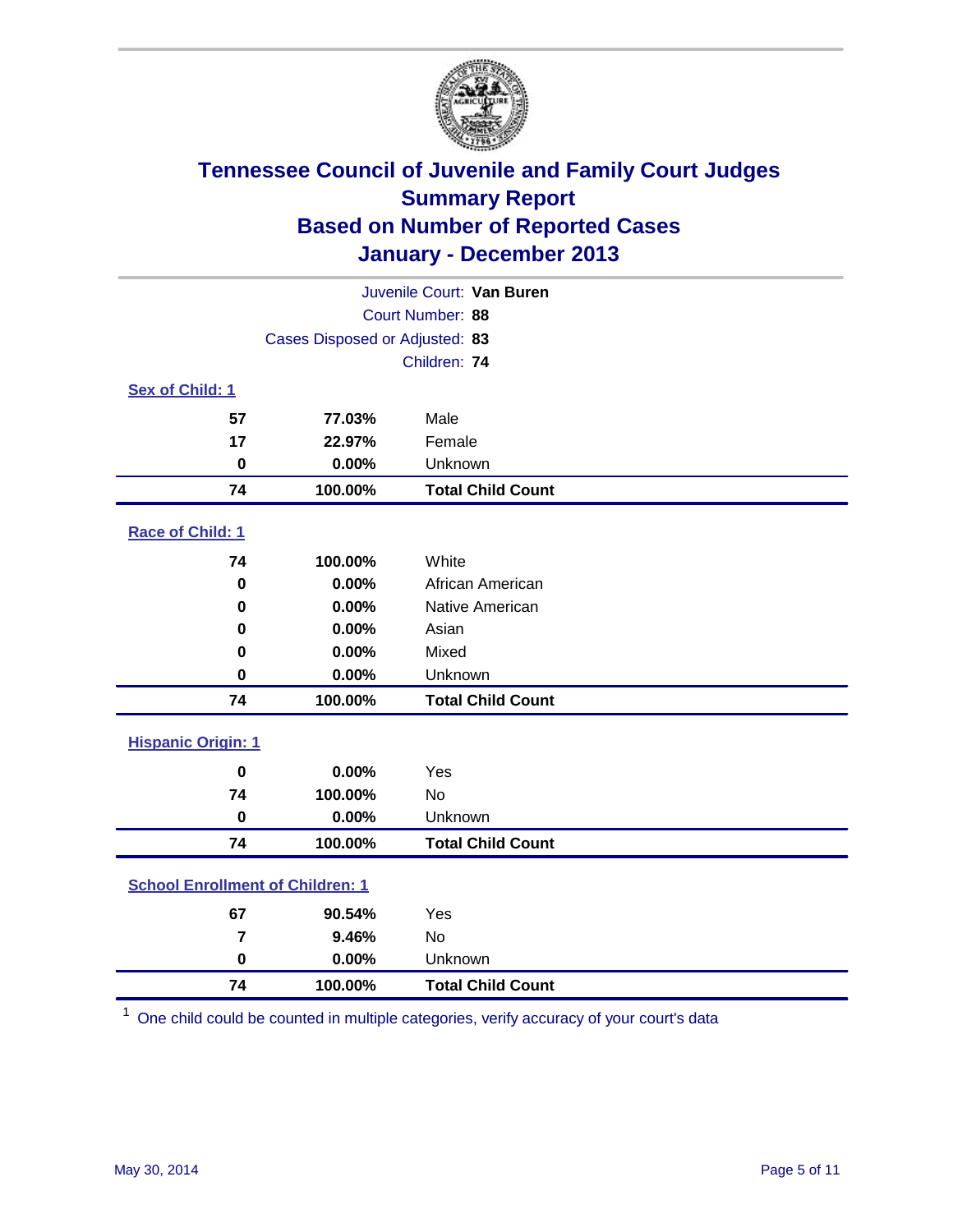

Court Number: **88** Juvenile Court: **Van Buren** Cases Disposed or Adjusted: **83** Children: **74**

### **Living Arrangement of Child at Time of Referral: 1**

| 74           | 100.00%  | <b>Total Child Count</b>     |  |
|--------------|----------|------------------------------|--|
| 0            | 0.00%    | Other                        |  |
| 0            | $0.00\%$ | Unknown                      |  |
| 0            | $0.00\%$ | Independent                  |  |
| 0            | $0.00\%$ | In an Institution            |  |
| 0            | $0.00\%$ | In a Residential Center      |  |
| 0            | $0.00\%$ | In a Group Home              |  |
|              | 1.35%    | With Foster Family           |  |
| $\mathbf{2}$ | 2.70%    | With Adoptive Parents        |  |
| 7            | 9.46%    | <b>With Relatives</b>        |  |
| 3            | 4.05%    | <b>With Father</b>           |  |
| 35           | 47.30%   | With Mother                  |  |
| 7            | 9.46%    | With Mother and Stepfather   |  |
| 0            | $0.00\%$ | With Father and Stepmother   |  |
| 19           | 25.68%   | With Both Biological Parents |  |
|              |          |                              |  |

### **Type of Detention: 2**

| 83 | 100.00%  | <b>Total Detention Count</b> |  |
|----|----------|------------------------------|--|
| 0  | $0.00\%$ | Other                        |  |
| 83 | 100.00%  | Does Not Apply               |  |
| 0  | $0.00\%$ | <b>Unknown</b>               |  |
| 0  | $0.00\%$ | <b>Psychiatric Hospital</b>  |  |
| 0  | 0.00%    | Jail - No Separation         |  |
| 0  | $0.00\%$ | Jail - Partial Separation    |  |
| 0  | 0.00%    | Jail - Complete Separation   |  |
| 0  | 0.00%    | Juvenile Detention Facility  |  |
| 0  | $0.00\%$ | Non-Secure Placement         |  |
|    |          |                              |  |

<sup>1</sup> One child could be counted in multiple categories, verify accuracy of your court's data

<sup>2</sup> If different than number of Cases (83) verify accuracy of your court's data.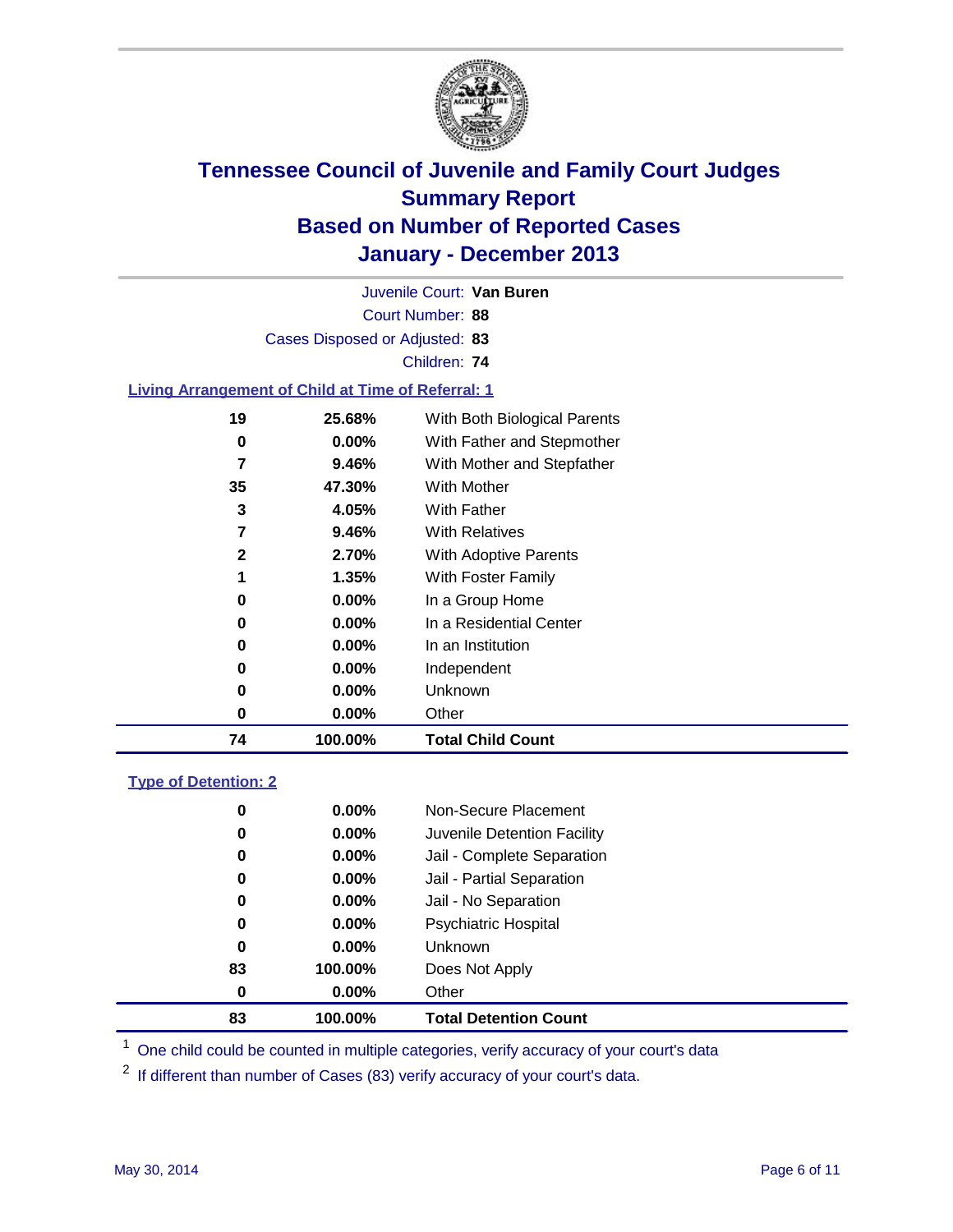

|                                                    | Juvenile Court: Van Buren      |                                      |  |  |  |
|----------------------------------------------------|--------------------------------|--------------------------------------|--|--|--|
|                                                    | Court Number: 88               |                                      |  |  |  |
|                                                    | Cases Disposed or Adjusted: 83 |                                      |  |  |  |
|                                                    |                                | Children: 74                         |  |  |  |
| <b>Placement After Secure Detention Hearing: 1</b> |                                |                                      |  |  |  |
| 0                                                  | 0.00%                          | Returned to Prior Living Arrangement |  |  |  |
| $\bf{0}$                                           | 0.00%                          | Juvenile Detention Facility          |  |  |  |
| 0                                                  | 0.00%                          | Jail                                 |  |  |  |
| 0                                                  | 0.00%                          | Shelter / Group Home                 |  |  |  |
| 0                                                  | 0.00%                          | <b>Foster Family Home</b>            |  |  |  |
| 0                                                  | 0.00%                          | <b>Psychiatric Hospital</b>          |  |  |  |
| $\bf{0}$                                           | 0.00%                          | Unknown                              |  |  |  |
| 83                                                 | 100.00%<br>Does Not Apply      |                                      |  |  |  |
| 0                                                  | 0.00%<br>Other                 |                                      |  |  |  |
| 83                                                 | 100.00%                        | <b>Total Placement Count</b>         |  |  |  |
|                                                    |                                |                                      |  |  |  |
| <b>Intake Actions: 2</b>                           |                                |                                      |  |  |  |
| 61                                                 | 58.65%                         | <b>Petition Filed</b>                |  |  |  |
| 5                                                  | 4.81%                          | <b>Motion Filed</b>                  |  |  |  |
| 38                                                 | 36.54%                         | <b>Citation Processed</b>            |  |  |  |
| $\bf{0}$                                           | 0.00%                          | Notification of Paternity Processed  |  |  |  |
| 0                                                  | 0.00%                          | Scheduling of Judicial Review        |  |  |  |
| $\bf{0}$                                           | 0.00%                          | Scheduling of Administrative Review  |  |  |  |
| 0                                                  | 0.00%                          | Scheduling of Foster Care Review     |  |  |  |
| 0                                                  | 0.00%                          | Unknown                              |  |  |  |
| 0                                                  |                                |                                      |  |  |  |
|                                                    | 0.00%                          | Does Not Apply                       |  |  |  |
| 0                                                  | 0.00%                          | Other                                |  |  |  |

<sup>1</sup> If different than number of Cases (83) verify accuracy of your court's data.

<sup>2</sup> If different than number of Referral Reasons (104), verify accuracy of your court's data.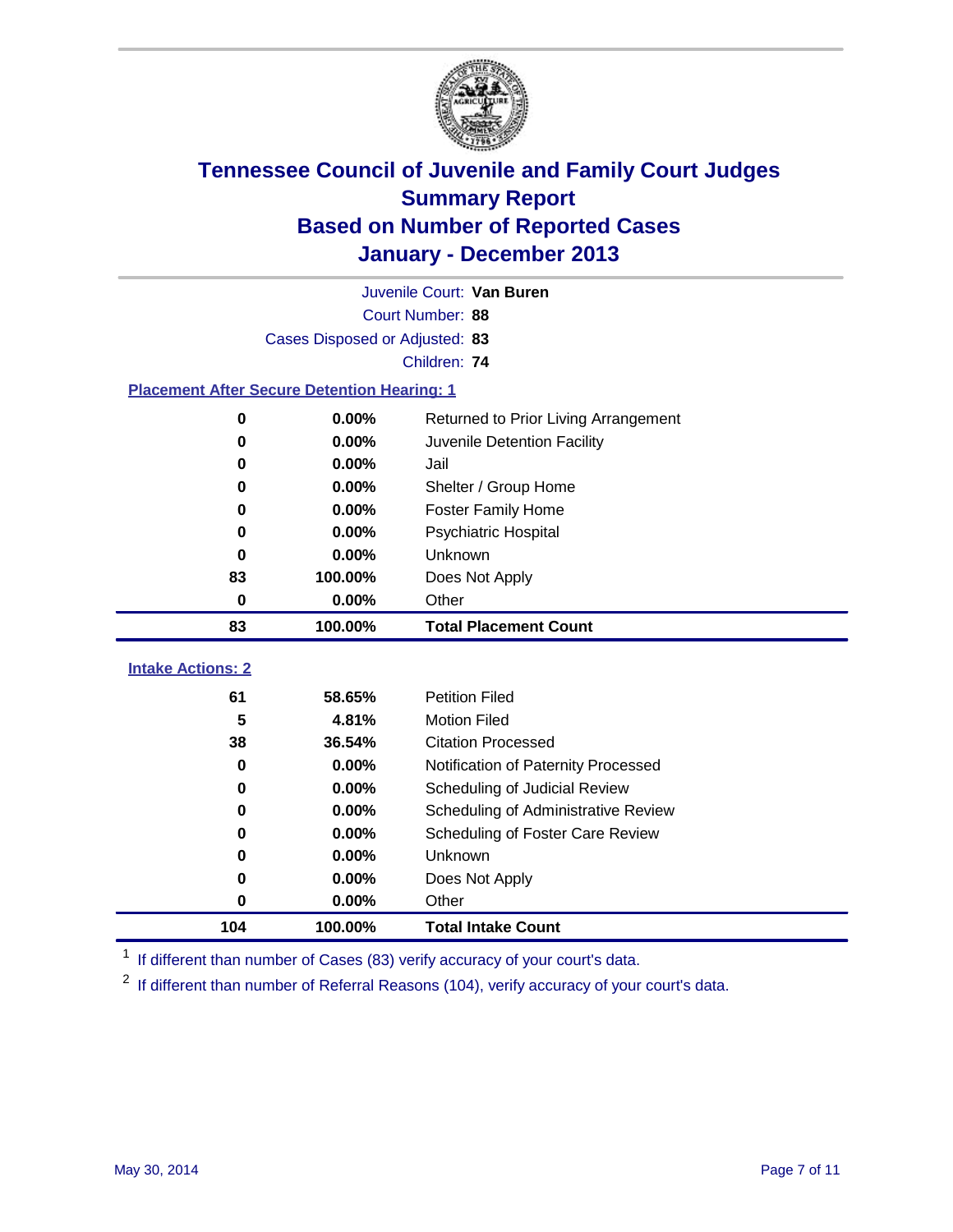

Court Number: **88** Juvenile Court: **Van Buren** Cases Disposed or Adjusted: **83** Children: **74**

### **Last Grade Completed by Child: 1**

| 0.00%<br>Preschool<br>0<br>0.00%<br>Kindergarten<br>$\bf{0}$<br>1st Grade<br>1.35%<br>1<br>2nd Grade<br>1.35%<br>1<br>0.00%<br>3rd Grade<br>$\bf{0}$<br>4th Grade<br>0.00%<br>0<br>5th Grade<br>$\mathbf 2$<br>2.70%<br>5<br>6th Grade<br>6.76%<br>$5\phantom{.0}$<br>7th Grade<br>6.76%<br>12<br>16.22%<br>8th Grade<br>6<br>8.11%<br>9th Grade<br>10th Grade<br>18.92%<br>14<br>11th Grade<br>21<br>28.38%<br>0.00%<br>12th Grade<br>0<br>0.00%<br>Non-Graded Special Ed<br>0<br>0.00%<br><b>GED</b><br>$\bf{0}$<br>0.00%<br>Graduated<br>0<br>0.00%<br>Never Attended School<br>0<br>0.00%<br>Unknown<br>$\bf{0}$<br>0<br>0.00%<br>Other<br><b>Total Child Count</b><br>100.00%<br>74 | 7 | 9.46% | Too Young for School |
|------------------------------------------------------------------------------------------------------------------------------------------------------------------------------------------------------------------------------------------------------------------------------------------------------------------------------------------------------------------------------------------------------------------------------------------------------------------------------------------------------------------------------------------------------------------------------------------------------------------------------------------------------------------------------------------|---|-------|----------------------|
|                                                                                                                                                                                                                                                                                                                                                                                                                                                                                                                                                                                                                                                                                          |   |       |                      |
|                                                                                                                                                                                                                                                                                                                                                                                                                                                                                                                                                                                                                                                                                          |   |       |                      |
|                                                                                                                                                                                                                                                                                                                                                                                                                                                                                                                                                                                                                                                                                          |   |       |                      |
|                                                                                                                                                                                                                                                                                                                                                                                                                                                                                                                                                                                                                                                                                          |   |       |                      |
|                                                                                                                                                                                                                                                                                                                                                                                                                                                                                                                                                                                                                                                                                          |   |       |                      |
|                                                                                                                                                                                                                                                                                                                                                                                                                                                                                                                                                                                                                                                                                          |   |       |                      |
|                                                                                                                                                                                                                                                                                                                                                                                                                                                                                                                                                                                                                                                                                          |   |       |                      |
|                                                                                                                                                                                                                                                                                                                                                                                                                                                                                                                                                                                                                                                                                          |   |       |                      |
|                                                                                                                                                                                                                                                                                                                                                                                                                                                                                                                                                                                                                                                                                          |   |       |                      |
|                                                                                                                                                                                                                                                                                                                                                                                                                                                                                                                                                                                                                                                                                          |   |       |                      |
|                                                                                                                                                                                                                                                                                                                                                                                                                                                                                                                                                                                                                                                                                          |   |       |                      |
|                                                                                                                                                                                                                                                                                                                                                                                                                                                                                                                                                                                                                                                                                          |   |       |                      |
|                                                                                                                                                                                                                                                                                                                                                                                                                                                                                                                                                                                                                                                                                          |   |       |                      |
|                                                                                                                                                                                                                                                                                                                                                                                                                                                                                                                                                                                                                                                                                          |   |       |                      |
|                                                                                                                                                                                                                                                                                                                                                                                                                                                                                                                                                                                                                                                                                          |   |       |                      |
|                                                                                                                                                                                                                                                                                                                                                                                                                                                                                                                                                                                                                                                                                          |   |       |                      |
|                                                                                                                                                                                                                                                                                                                                                                                                                                                                                                                                                                                                                                                                                          |   |       |                      |
|                                                                                                                                                                                                                                                                                                                                                                                                                                                                                                                                                                                                                                                                                          |   |       |                      |
|                                                                                                                                                                                                                                                                                                                                                                                                                                                                                                                                                                                                                                                                                          |   |       |                      |
|                                                                                                                                                                                                                                                                                                                                                                                                                                                                                                                                                                                                                                                                                          |   |       |                      |
|                                                                                                                                                                                                                                                                                                                                                                                                                                                                                                                                                                                                                                                                                          |   |       |                      |

| <b>Enrolled in Special Education: 1</b> |  |
|-----------------------------------------|--|
|-----------------------------------------|--|

| 74 | 100.00%  | <b>Total Child Count</b> |
|----|----------|--------------------------|
| 0  | $0.00\%$ | Unknown                  |
| 71 | 95.95%   | No                       |
| 3  | 4.05%    | Yes                      |
|    |          |                          |

One child could be counted in multiple categories, verify accuracy of your court's data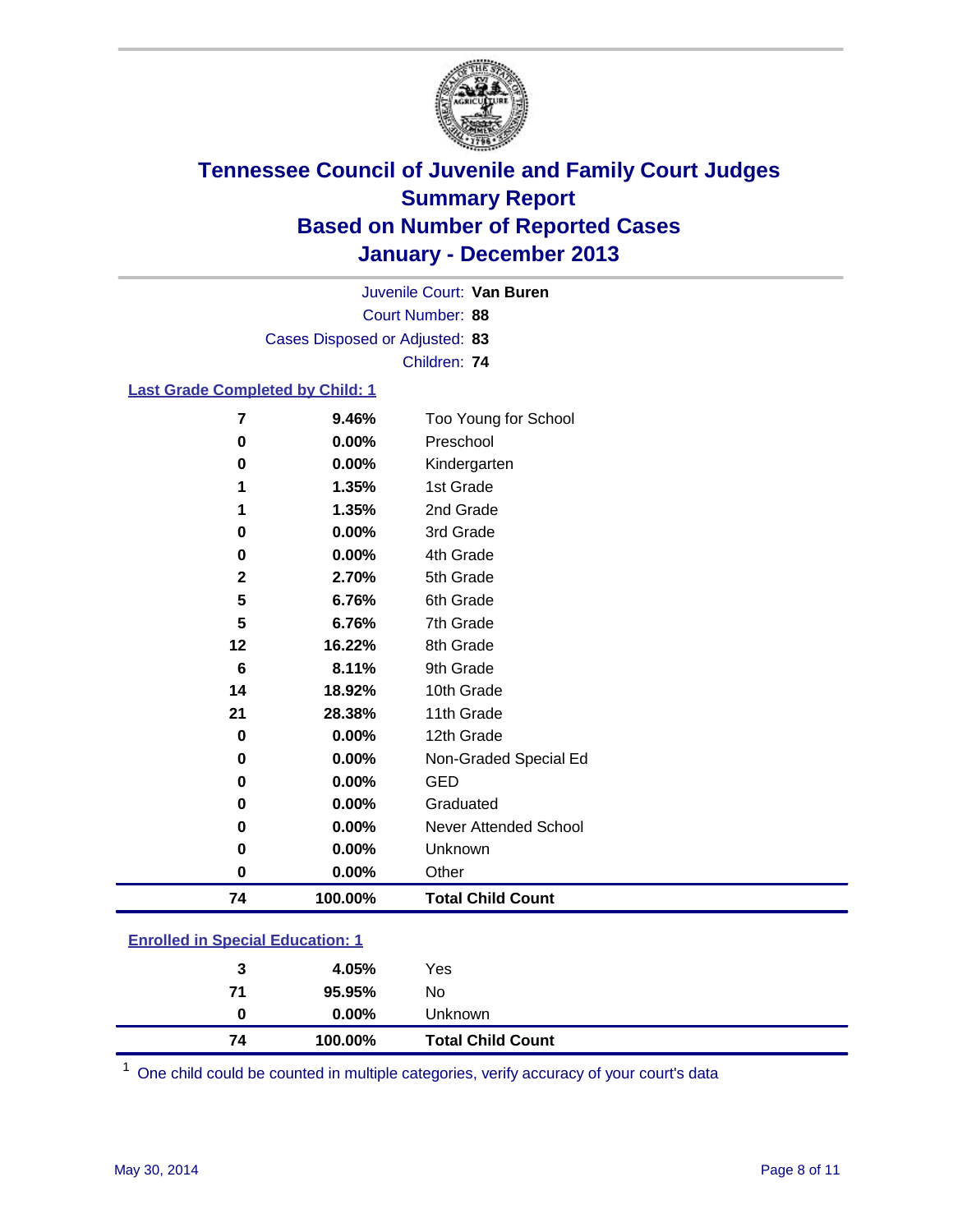

|     |                                | Juvenile Court: Van Buren |  |  |  |
|-----|--------------------------------|---------------------------|--|--|--|
|     | Court Number: 88               |                           |  |  |  |
|     | Cases Disposed or Adjusted: 83 |                           |  |  |  |
|     |                                | Children: 74              |  |  |  |
|     | <b>Action Executed By: 1</b>   |                           |  |  |  |
| 104 | 100.00%                        | Judge                     |  |  |  |
| 0   | $0.00\%$                       | Magistrate                |  |  |  |
| 0   | $0.00\%$                       | <b>YSO</b>                |  |  |  |
| 0   | $0.00\%$                       | Other                     |  |  |  |
| 0   | $0.00\%$                       | Unknown                   |  |  |  |
| 104 | 100.00%                        | <b>Total Action Count</b> |  |  |  |

### **Formal / Informal Actions: 1**

| 34  | 32.69%   | Dismissed                                        |
|-----|----------|--------------------------------------------------|
| 0   | $0.00\%$ | Retired / Nolle Prosequi                         |
| 21  | 20.19%   | <b>Complaint Substantiated Delinquent</b>        |
| 24  | 23.08%   | <b>Complaint Substantiated Status Offender</b>   |
| 3   | 2.88%    | <b>Complaint Substantiated Dependent/Neglect</b> |
| 0   | $0.00\%$ | <b>Complaint Substantiated Abused</b>            |
| 0   | $0.00\%$ | <b>Complaint Substantiated Mentally III</b>      |
|     | 0.96%    | Informal Adjustment                              |
| 6   | 5.77%    | <b>Pretrial Diversion</b>                        |
| 0   | $0.00\%$ | <b>Transfer to Adult Court Hearing</b>           |
| 0   | $0.00\%$ | Charges Cleared by Transfer to Adult Court       |
| 8   | 7.69%    | Special Proceeding                               |
| 1   | 0.96%    | <b>Review Concluded</b>                          |
| 6   | 5.77%    | Case Held Open                                   |
| 0   | $0.00\%$ | Other                                            |
| 0   | $0.00\%$ | Unknown                                          |
| 104 | 100.00%  | <b>Total Action Count</b>                        |

<sup>1</sup> If different than number of Referral Reasons (104), verify accuracy of your court's data.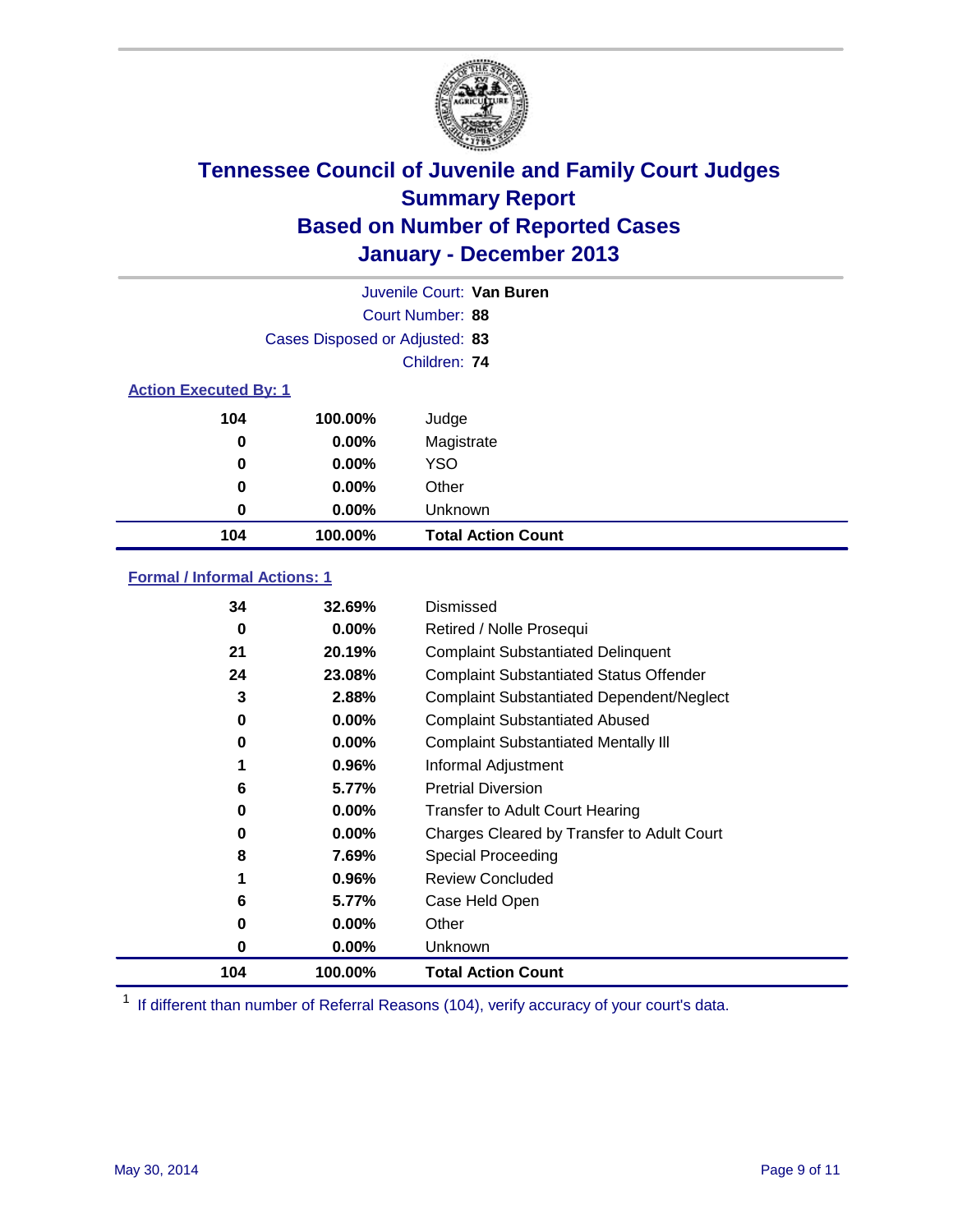

|                       |                                | Juvenile Court: Van Buren                             |
|-----------------------|--------------------------------|-------------------------------------------------------|
|                       |                                | Court Number: 88                                      |
|                       | Cases Disposed or Adjusted: 83 |                                                       |
|                       |                                | Children: 74                                          |
| <b>Case Outcomes:</b> |                                | There can be multiple outcomes for one child or case. |
| 18                    | 10.53%                         | <b>Case Dismissed</b>                                 |
| 0                     | 0.00%                          | Case Retired or Nolle Prosequi                        |
| 10                    | 5.85%                          | Warned / Counseled                                    |
| 0                     | 0.00%                          | Held Open For Review                                  |
| 4                     | 2.34%                          | Supervision / Probation to Juvenile Court             |
| 0                     | 0.00%                          | <b>Probation to Parents</b>                           |
| 7                     | 4.09%                          | Referral to Another Entity for Supervision / Service  |
| 1                     | 0.58%                          | Referred for Mental Health Counseling                 |
| 4                     | 2.34%                          | Referred for Alcohol and Drug Counseling              |
| 0                     | 0.00%                          | <b>Referred to Alternative School</b>                 |
| 0                     | 0.00%                          | Referred to Private Child Agency                      |
| 11                    | 6.43%                          | Referred to Defensive Driving School                  |
| 0                     | 0.00%                          | Referred to Alcohol Safety School                     |
| 1                     | 0.58%                          | Referred to Juvenile Court Education-Based Program    |
| 2                     | 1.17%                          | Driver's License Held Informally                      |
| 0                     | 0.00%                          | <b>Voluntary Placement with DMHMR</b>                 |
| 0                     | 0.00%                          | <b>Private Mental Health Placement</b>                |
| 0                     | 0.00%                          | <b>Private MR Placement</b>                           |
| 0                     | 0.00%                          | Placement with City/County Agency/Facility            |
| 0                     | 0.00%                          | Placement with Relative / Other Individual            |
| 24                    | 14.04%                         | Fine                                                  |
| 4                     | 2.34%                          | <b>Public Service</b>                                 |
| 4                     | 2.34%                          | Restitution                                           |
| 0                     | 0.00%                          | <b>Runaway Returned</b>                               |
| 0                     | 0.00%                          | No Contact Order                                      |
| 2                     | 1.17%                          | Injunction Other than No Contact Order                |
| 2                     | 1.17%                          | <b>House Arrest</b>                                   |
| 0                     | 0.00%                          | <b>Court Defined Curfew</b>                           |
| 0                     | 0.00%                          | Dismissed from Informal Adjustment                    |
| 2                     | 1.17%                          | <b>Dismissed from Pretrial Diversion</b>              |
| 0                     | 0.00%                          | Released from Probation                               |
| 0                     | 0.00%                          | <b>Transferred to Adult Court</b>                     |
| 0                     | 0.00%                          | <b>DMHMR Involuntary Commitment</b>                   |